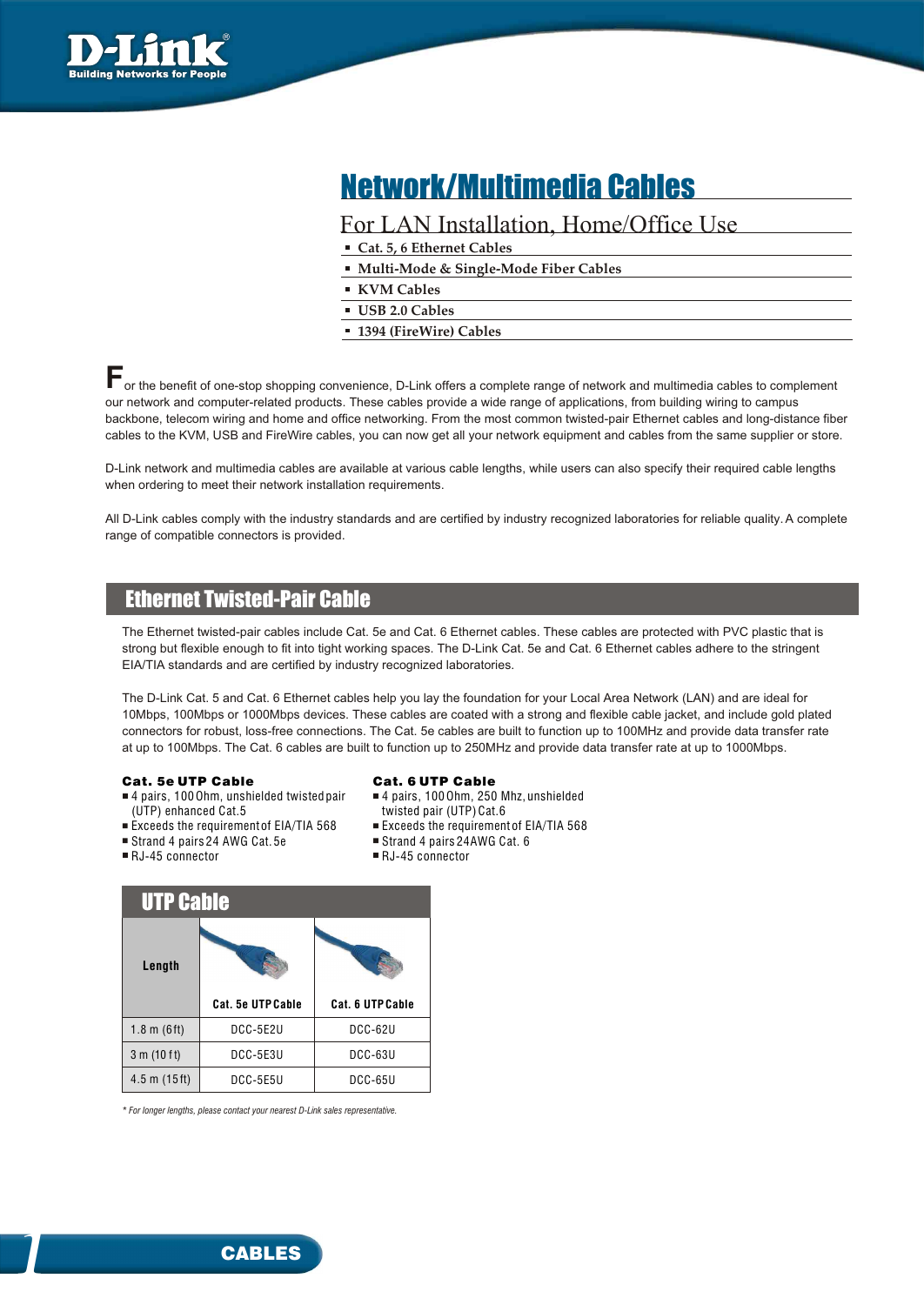

### **Fiber Optic Cable**

Fiber optics is an advanced medium for signal transmission. With the advent of newer technologies, the only disadvantage of higher prices as compared with the traditional copper transmission medium is drastically reducing. Optical fiber is composed of a light-carrying core and cladding that traps the light in the core, causing total internal reflection. The material used most commonly is pure glass or silica.

Fiber can be of two basic types: multi-mode and single-mode. Both types have their specific applications. Multi-mode fiber means that light can travel many different paths (called modes) through the core of fiber. Multi-mode has a bigger core, almost always 62.5 microns (a micron is 1/1000th of a millimeter) and is used with LED sources at wavelengths of 850nm and 1300nm for local area networks (LAN).

Single-mode fiber has much smaller core, only about 9 microns and is used for long distance telephony with laser sources at 1310nm and 1550nm. These light wavelengths are in infra-red spectrum, hence not visible to human eyes.

Glass fiber is stronger than steel. Yet due to its smaller size, it has its limitations about its mechanical strength such as tensile, impact and compression. It is therefore required to provide protection, which is D-Link fiber cables do. Fiber has distinct advantages over other media such as twisted-pair copper cables and coaxial copper cables.

■Capacity to Transmit Signals: ■ Low Transmission Losses: ■ No Electromagnetic

advanced UTP cable. A single-mode fiber noise. The contract of the contract of the contract of the contract of the contract of the contract of the contract of the contract of the contract of the contract of the contract of has practically no limits for transmission capacity.

The multimode fiber normally used in LAN The losses during transmission are very low, Interference: has almost 6 times capability to transmit as low as 20 times that of UTP cables, hence Fiber being non-metallic, the medium is signals as compared with the most one can transmitsignals to longer distances. absolutely immun one can transmit signals to longer distances. absolutely immune to electromagnetic

|                | 50/125 Micron Multi-Mode Fiber (Simplex) Cable |                            |                            |                            |                            |                            |
|----------------|------------------------------------------------|----------------------------|----------------------------|----------------------------|----------------------------|----------------------------|
| Length         | <b>ST to ST Connectors</b>                     | <b>ST to FC Connectors</b> | <b>SC to SC Connectors</b> | <b>SC to ST Connectors</b> | <b>SC to FC Connectors</b> | <b>LC to ST Connectors</b> |
| 1 m (3 ft)     | DFC-MS15TT                                     | DFC-MS15TF                 | DFC-MS15SS                 | DFC-MS15ST                 | DFC-MS15SF                 | DFC-MS15LT                 |
| 2 m (6.5 ft)   | DFC-MS25TT                                     | DFC-MS25TF                 | DFC-MS25SS                 | DFC-MS25ST                 | DFC-MS25SF                 | DFC-MS25LT                 |
| 3 m (10 ft)    | DFC-MS35TT                                     | DFC-MS35TF                 | DFC-MS35SS                 | DFC-MS35ST                 | DFC-MS35SF                 | DFC-MS35LT                 |
| 5 m (16 ft)    | DFC-MS55TT                                     | DFC-MS55TF                 | DFC-MS55SS                 | DFC-MS55ST                 | DFC-MS55SF                 | DFC-MS55LT                 |
| 10 m $(33 ft)$ | DFC-MS105TT                                    | DFC-MS105TF                | DFC-MS105SS                | DFC-MS105ST                | DFC-MS105SF                | DFC-MS105LT                |
| Length         |                                                |                            |                            |                            |                            |                            |
|                | <b>LC to SCConnectors</b>                      | <b>LC to FC Connectors</b> |                            |                            |                            |                            |
| 1 m (3 ft)     | DFC-MS15LS                                     | DFC-MS15LF                 |                            |                            |                            |                            |
| 2 m (6.5 ft)   | DFC-MS25LS                                     | DFC-MS25LF                 |                            |                            |                            |                            |
| 3 m (10 ft)    | DFC-MS35LS                                     | DFC-MS35LF                 |                            |                            |                            |                            |
| 5 m (16 ft)    | DFC-MS55LS                                     | DFC-MS55LF                 |                            |                            |                            |                            |
| 10 m $(33 ft)$ | DFC-MS105LS                                    | DFC-MS105LF                |                            |                            |                            |                            |

2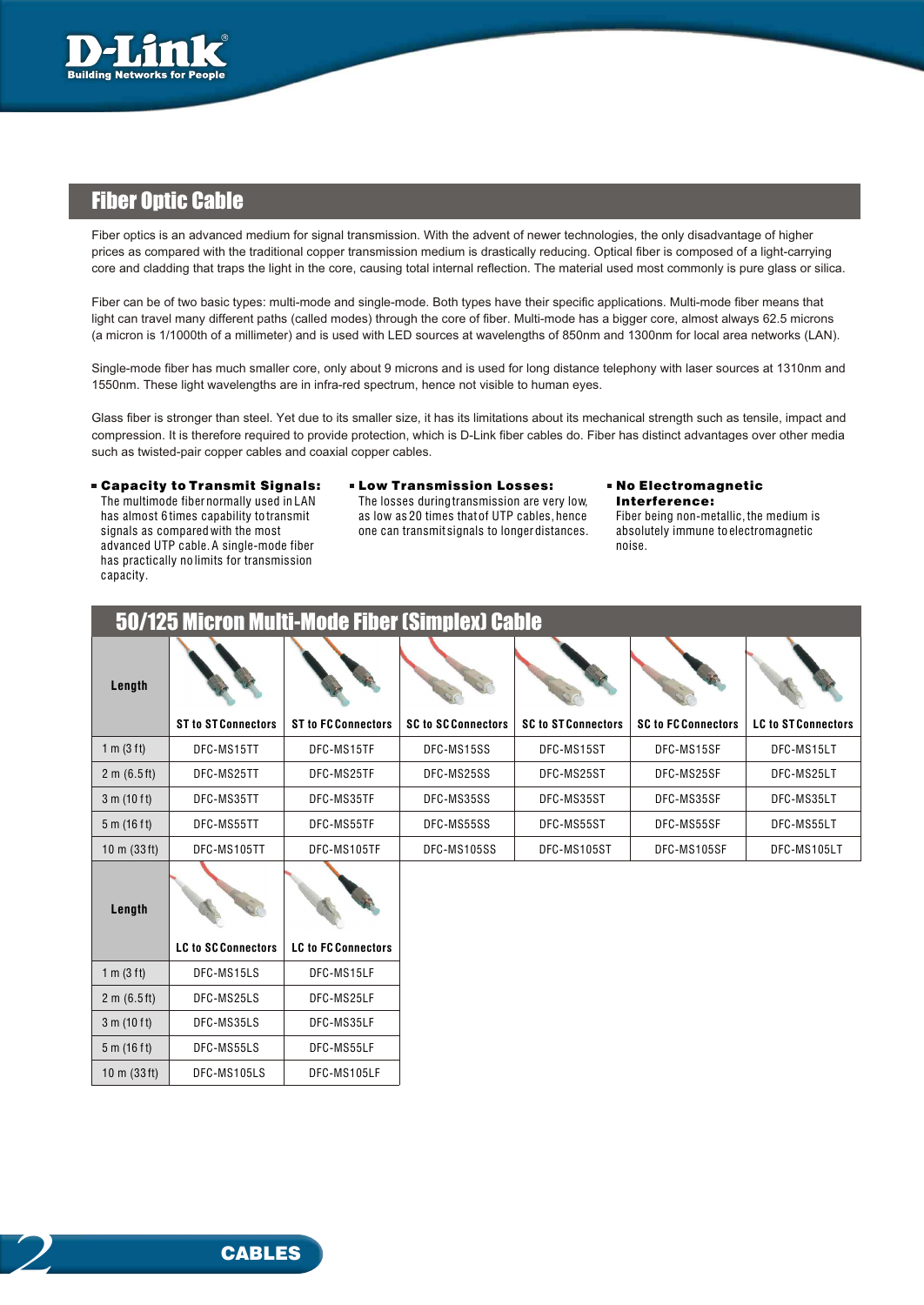

| 50/125 MICron Muiti-Mode Fider (Duplex) Cadle |                            |                            |                                          |                                        |                                        |                            |
|-----------------------------------------------|----------------------------|----------------------------|------------------------------------------|----------------------------------------|----------------------------------------|----------------------------|
| Length                                        |                            |                            |                                          |                                        |                                        |                            |
|                                               | <b>ST to ST Connectors</b> | <b>ST to FC Connectors</b> | <b>SC to SC Connectors</b>               | <b>SC to ST Connectors</b>             | <b>SC to FC Connectors</b>             | <b>LC to ST Connectors</b> |
| 1 m (3 ft)                                    | DFC-MD15TT                 | DFC-MD15TF                 | DFC-MD15SS                               | DFC-MD15ST                             | DFC-MD15SF                             | DFC-MD15LT                 |
| 2 m (6.5 ft)                                  | DFC-MD25TT                 | DFC-MD25TF                 | DFC-MD25SS                               | DFC-MD25ST                             | DFC-MD25SF                             | DFC-MD25LT                 |
| 3 m (10 ft)                                   | DFC-MD35TT                 | DFC-MD35TF                 | DFC-MD35SS                               | DFC-MD35ST                             | DFC-MD35SF                             | DFC-MD35LT                 |
| 5 m (16 ft)                                   | DFC-MD55TT                 | DFC-MD55TF                 | DFC-MD55SS                               | DFC-MD55ST                             | DFC-MD55SF                             | DFC-MD55LT                 |
| $10 \text{ m}$ (33ft)                         | DFC-MD105TT                | DFC-MD105TF                | DFC-MD105SS                              | DFC-MD105ST                            | DFC-MD105SF                            | DFC-MD105LT                |
| Length                                        |                            |                            |                                          |                                        |                                        |                            |
|                                               | <b>LC to SC Connectors</b> | <b>LC to FC Connectors</b> | <b>MTRJ</b> to<br><b>MTRJ Connectors</b> | <b>MTRJ</b> to<br><b>ST Connectors</b> | <b>MTRJ</b> to<br><b>SC Connectors</b> |                            |
| 1 m $(3 ft)$                                  | DFC-MD15LS                 | DFC-MD15LF                 | DFC-MD15MM                               | DFC-MD15MT                             | DFC-MD15MS                             |                            |
| 2 m (6.5 ft)                                  | DFC-MD25LS                 | DFC-MD25LF                 | DFC-MD25MM                               | DFC-MD25MT                             | DFC-MD25MS                             |                            |
| 3 m (10 ft)                                   | DFC-MD35LS                 | DFC-MD35LF                 | DFC-MD35MM                               | DFC-MD35MT                             | DFC-MD35MS                             |                            |
| 5 m (16 ft)                                   | DFC-MD55LS                 | DFC-MD55LF                 | DFC-MD55MM                               | DFC-MD55MT                             | DFC-MD55MS                             |                            |
| $10 \text{ m}$ (33ft)                         | DFC-MD105LS                | DFC-MD105LF                | DFC-MD105MM                              | DFC-MD105MT                            | DFC-MD105MS                            |                            |

| 50/125 Micron Multi-Mode Fiber (Duplex) Cable , |
|-------------------------------------------------|
|-------------------------------------------------|

|                                | 62.5/125 Micron Multi-Mode Fiber (Simplex) Cable |                            |                            |                            |                            |                            |
|--------------------------------|--------------------------------------------------|----------------------------|----------------------------|----------------------------|----------------------------|----------------------------|
| Length                         |                                                  |                            |                            |                            |                            |                            |
|                                | <b>ST to ST Connectors</b>                       | <b>ST to FC Connectors</b> | <b>SC to SC Connectors</b> | <b>SC to ST Connectors</b> | <b>SC to FC Connectors</b> | <b>LC to ST Connectors</b> |
| 1 m $(3 ft)$                   | DFC-MS16TT                                       | DFC-MS16TF                 | DFC-MS16SS                 | DFC-MS16ST                 | DFC-MS16SF                 | DFC-MS16LT                 |
| 2 m (6.5 ft)                   | DFC-MS26TT                                       | DFC-MS26TF                 | DFC-MS26SS                 | DFC-MS26ST                 | DFC-MS26SF                 | DFC-MS26LT                 |
| 3 m (10 ft)                    | DFC-MS36TT                                       | DFC-MS36TF                 | DFC-MS36SS                 | DFC-MS36ST                 | DFC-MS36SF                 | DFC-MS36LT                 |
| 5 m (16 ft)                    | DFC-MS56TT                                       | DFC-MS56TF                 | DFC-MS56SS                 | DFC-MS56ST                 | DFC-MS56SF                 | DFC-MS56LT                 |
| $10 \text{ m} (33 \text{ ft})$ | DFC-MS106TT                                      | DFC-MS106TF                | DFC-MS106SS                | DFC-MS106ST                | DFC-MS106SF                | DFC-MS106LT                |
| Length                         |                                                  |                            |                            |                            |                            |                            |
|                                | <b>LC to SCConnectors</b>                        | <b>LC to FC Connectors</b> |                            |                            |                            |                            |
| 1 m $(3 ft)$                   | DFC-MS16LS                                       | DFC-MS16LF                 |                            |                            |                            |                            |
| 2 m (6.5 ft)                   | DFC-MS26LS                                       | DFC-MS26LF                 |                            |                            |                            |                            |
| 3 m (10 ft)                    | DFC-MS36LS                                       | DFC-MS36LF                 |                            |                            |                            |                            |
| 5 m (16 ft)                    | DFC-MS56LS                                       | DFC-MS56LF                 |                            |                            |                            |                            |

DFC-MS106LF

DFC-MS106LS

10 m (33 ft)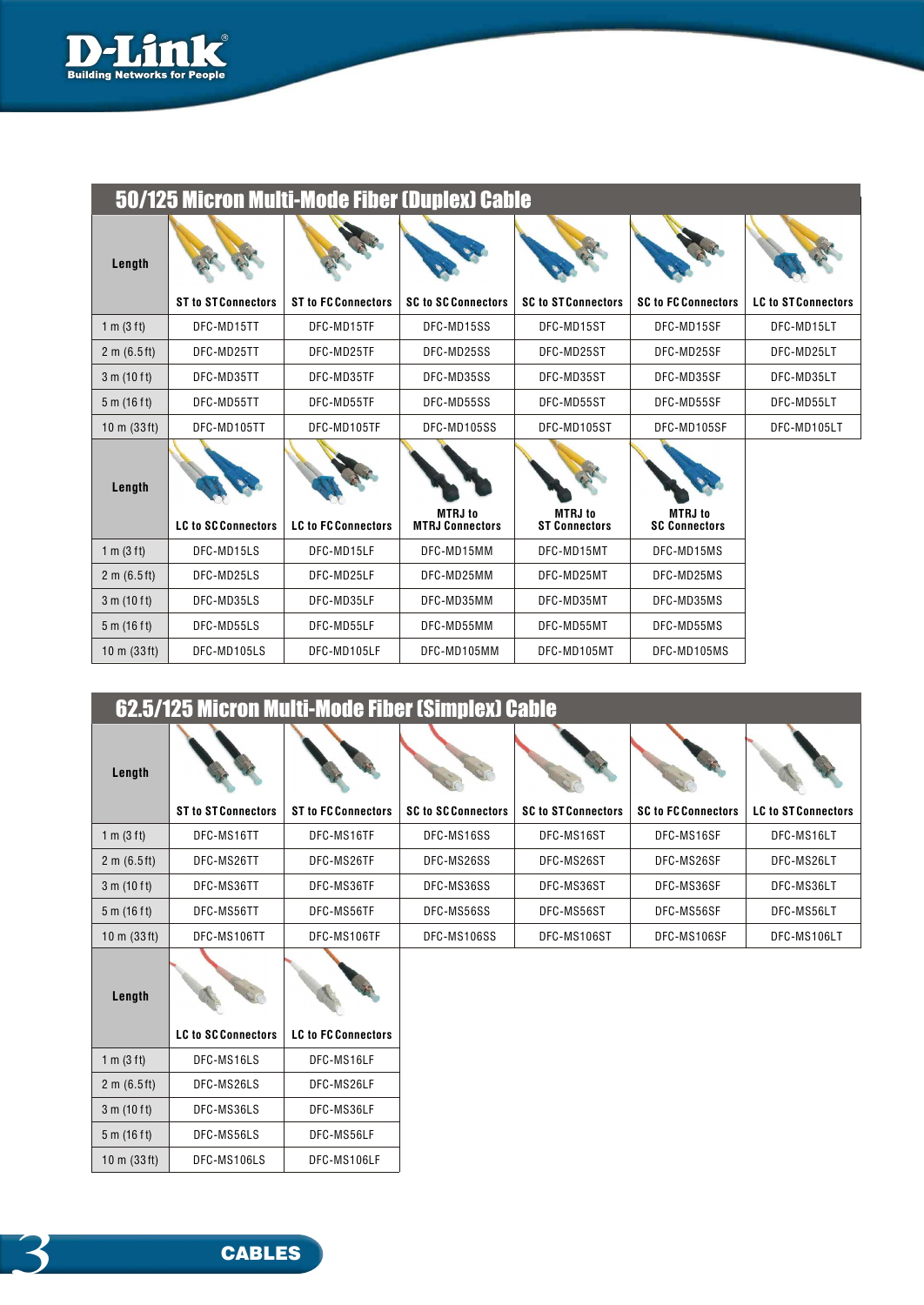

|                       | 62.5/125 Micron Multi-Mode Fiber (Duplex) Cable |                            |                                          |                                        |                                        |                            |
|-----------------------|-------------------------------------------------|----------------------------|------------------------------------------|----------------------------------------|----------------------------------------|----------------------------|
| Length                |                                                 |                            |                                          |                                        |                                        |                            |
|                       | <b>ST to ST Connectors</b>                      | <b>ST to FC Connectors</b> | <b>SC to SC Connectors</b>               | <b>SC to ST Connectors</b>             | <b>SC to FC Connectors</b>             | <b>LC to ST Connectors</b> |
| 1 m (3 ft)            | DFC-MD16TT                                      | DFC-MD16TF                 | DFC-MD16SS                               | DFC-MD16ST                             | DFC-MD16SF                             | DFC-MD16LT                 |
| 2 m (6.5 ft)          | DFC-MD26TT                                      | DFC-MD26TF                 | DFC-MD26SS                               | DFC-MD26ST                             | DFC-MD26SF                             | DFC-MD26LT                 |
| 3 m (10 ft)           | DFC-MD36TT                                      | DFC-MD36TF                 | DFC-MD36SS                               | DFC-MD36ST                             | DFC-MD36SF                             | DFC-MD36LT                 |
| 5 m (16 ft)           | DFC-MD56TT                                      | DFC-MD56TF                 | DFC-MD56SS                               | DFC-MD56ST                             | DFC-MD56SF                             | DFC-MD56LT                 |
| $10 \text{ m}$ (33ft) | DFC-MD106TT                                     | DFC-MD106TF                | DFC-MD106SS                              | DFC-MD106ST                            | DFC-MD106SF                            | DFC-MD106LT                |
| Length                |                                                 |                            |                                          |                                        |                                        |                            |
|                       | <b>LC to SC Connectors</b>                      | <b>LC to FC Connectors</b> | <b>MTRJ</b> to<br><b>MTRJ Connectors</b> | <b>MTRJ</b> to<br><b>ST Connectors</b> | <b>MTRJ</b> to<br><b>SC Connectors</b> |                            |
| 1 m $(3 ft)$          | DFC-MD16LS                                      | DFC-MD16LF                 | DFC-MD16MM                               | DFC-MD16MT                             | DFC-MD16MS                             |                            |
| 2 m (6.5 ft)          | DFC-MD26LS                                      | DFC-MD26LF                 | DFC-MD26MM                               | DFC-MD26MT                             | DFC-MD26MS                             |                            |
| 3 m (10 ft)           | DFC-MD36LS                                      | DFC-MD36LF                 | DFC-MD36MM                               | DFC-MD36MT                             | DFC-MD36MS                             |                            |
| 5 m (16 ft)           | DFC-MD56LS                                      | DFC-MD56LF                 | DFC-MD56MM                               | DFC-MD56MT                             | DFC-MD56MS                             |                            |
| $10 \text{ m}$ (33ft) | DFC-MD106LS                                     | DFC-MD106LF                | DFC-MD106MM                              | DFC-MD106MT                            | DFC-MD106MS                            |                            |

## 62.5/125 Micron Multi-Mode Fiber (Duplex) Cable

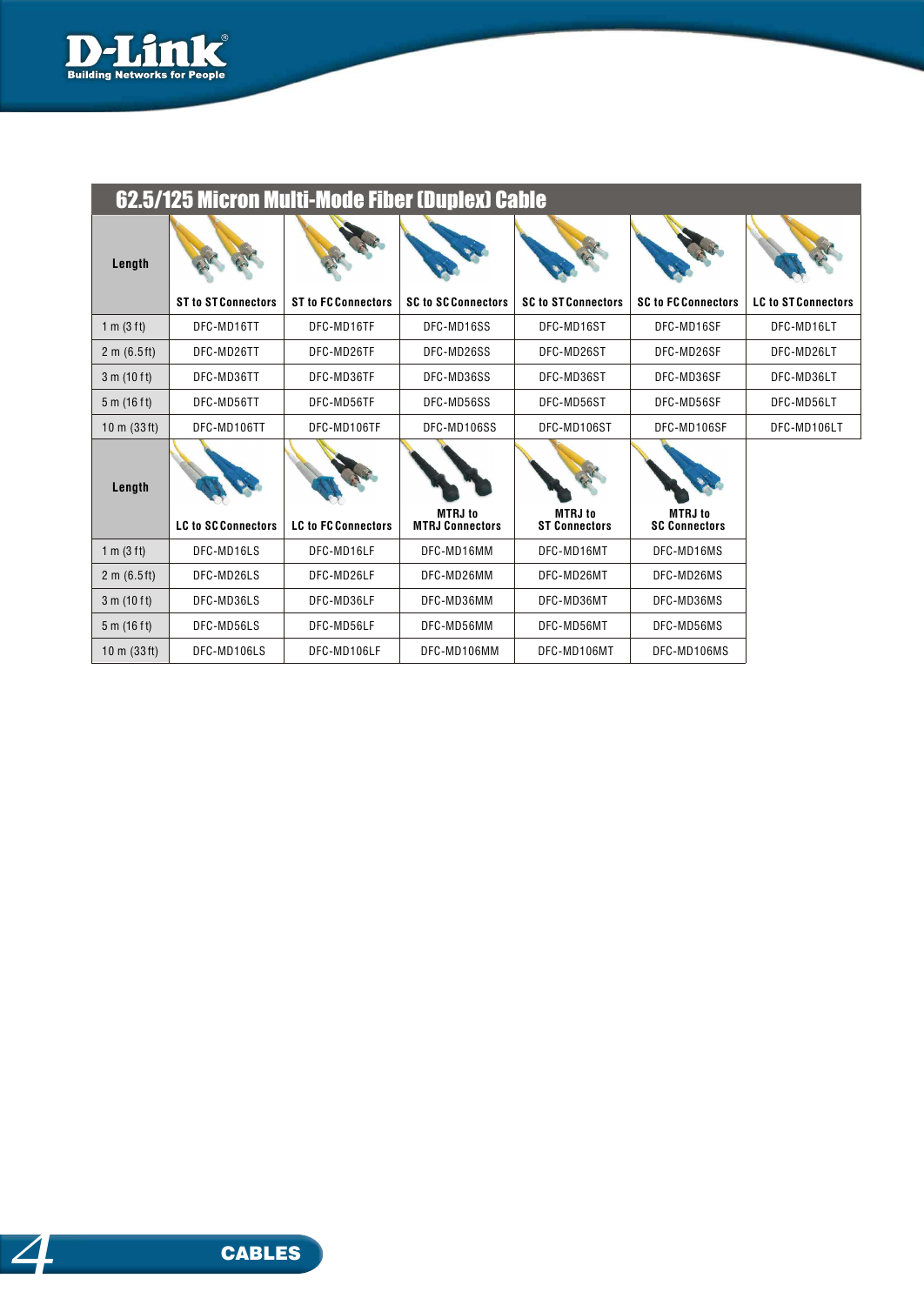

| 9/125 Micron Single-Mode Fiber (Simplex) Cable |                            |                            |                            |                                           |                            |                            |
|------------------------------------------------|----------------------------|----------------------------|----------------------------|-------------------------------------------|----------------------------|----------------------------|
| Length                                         | <b>ST to ST Connectors</b> | <b>ST to FC Connectors</b> | <b>SC to SC Connectors</b> | SC (APC) to<br><b>SC (APC) Connectors</b> | <b>SC to ST Connectors</b> | <b>SC to FC Connectors</b> |
| 1 m (3 ft)                                     | DFC-SS19TT                 | DFC-SS19TF                 | DFC-SS19SS                 | DFC-SS19SA                                | DFC-SS19ST                 | DFC-SS19SF                 |
| 2 m (6.5 ft)                                   | DFC-SS29TT                 | DFC-SS29TF                 | DFC-SS29SS                 | DFC-SS29SA                                | DFC-SS29ST                 | DFC-SS29SF                 |
| 3 m (10 ft)                                    | DFC-SS39TT                 | DFC-SS39TF                 | DFC-SS39SS                 | DFC-SS39SA                                | DFC-SS39ST                 | DFC-SS39SF                 |
| 5 m (16 ft)                                    | DFC-SS59TT                 | DFC-SS59TF                 | DFC-SS59SS                 | DFC-SS59SA                                | DFC-SS59ST                 | DFC-SS59SF                 |
| $10 \text{ m}$ (33ft)                          | DFC-SS109TT                | DFC-SS109TF                | DFC-SS109SS                | DFC-SS109SA                               | DFC-SS109ST                | DFC-SS109SF                |
| Length                                         |                            |                            |                            |                                           |                            |                            |
|                                                | <b>LC to ST Connectors</b> | <b>LC to SC Connectors</b> | <b>LC to FC Connectors</b> |                                           |                            |                            |
| 1 m $(3 ft)$                                   | DFC-SS19LT                 | DFC-SS19LS                 | DFC-SS19LF                 |                                           |                            |                            |
| 2 m (6.5 ft)                                   | DFC-SS29LT                 | DFC-SS29LS                 | DFC-SS29LF                 |                                           |                            |                            |

DFC-SS39LF DFC-SS59LF DFC-SS109LF

| 9/125 Micron Single-Mode Fiber (Duplex) Cable |                            |                            |                                          |                                        |                                        |                            |
|-----------------------------------------------|----------------------------|----------------------------|------------------------------------------|----------------------------------------|----------------------------------------|----------------------------|
| Length                                        |                            | <b>ST to FC Connectors</b> | <b>SC to SC Connectors</b>               |                                        |                                        | <b>LC to ST Connectors</b> |
|                                               | <b>ST to ST Connectors</b> |                            |                                          | <b>SC to ST Connectors</b>             | <b>SC to FC Connectors</b>             |                            |
| 1 m (3 ft)                                    | DFC-SD19TT                 | DFC-SD19TF                 | DFC-SD19SS                               | DFC-SD19ST                             | DFC-SD19SF                             | DFC-SD19LT                 |
| 2 m (6.5 ft)                                  | DFC-SD29TT                 | DFC-SD29TF                 | DFC-SD29SS                               | DFC-SD29ST                             | DFC-SD29SF                             | DFC-SD29LT                 |
| 3 m (10 ft)                                   | DFC-SD39TT                 | DFC-SD39TF                 | DFC-SD39SS                               | DFC-SD39ST                             | DFC-SD39SF                             | DFC-SD39LT                 |
| 5 m (16 ft)                                   | DFC-SD59TT                 | DFC-SD59TF                 | DFC-SD59SS                               | DFC-SD59ST                             | DFC-SD59SF                             | DFC-SD59LT                 |
| $10 \text{ m}$ (33ft)                         | DFC-SD109TT                | DFC-SD109TF                | DFC-SD109SS                              | DFC-SD109ST                            | DFC-SD109SF                            | DFC-SD109LT                |
| Length                                        |                            |                            |                                          |                                        |                                        |                            |
|                                               | <b>LC to SCConnectors</b>  | <b>LC to FC Connectors</b> | <b>MTRJ</b> to<br><b>MTRJ Connectors</b> | <b>MTRJ</b> to<br><b>ST Connectors</b> | <b>MTRJ</b> to<br><b>SC Connectors</b> |                            |
| 1 m (3 ft)                                    | DFC-SD19LS                 | DFC-SD19LF                 | DFC-SD19MM                               | DFC-SD19MT                             | DFC-SD19MS                             |                            |
| 2 m (6.5 ft)                                  | DFC-SD29LS                 | DFC-SD29LF                 | DFC-SD29MM                               | DFC-SD29MT                             | DFC-SD29MS                             |                            |
| 3 m (10 ft)                                   | DFC-SD39LS                 | DFC-SD39LF                 | DFC-SD39MM                               | DFC-SD39MT                             | DFC-SD39MS                             |                            |
| 5 m (16 ft)                                   | DFC-SD59LS                 | DFC-SD59LF                 | DFC-SD59MM                               | DFC-SD59MT                             | DFC-SD59MS                             |                            |
| $10 \text{ m}$ (33ft)                         | DFC-SD109LS                | DFC-SD109LF                | DFC-SD109MM                              | DFC-SD109MT                            | DFC-SD109MS                            |                            |

DFC-SS39LT DFC-SS59LT DFC-SS109LT

3 m (10 f t) 5 m (16 f t) 10 m (33 ft) DFC-SS39LS DFC-SS59LS DFC-SS109LS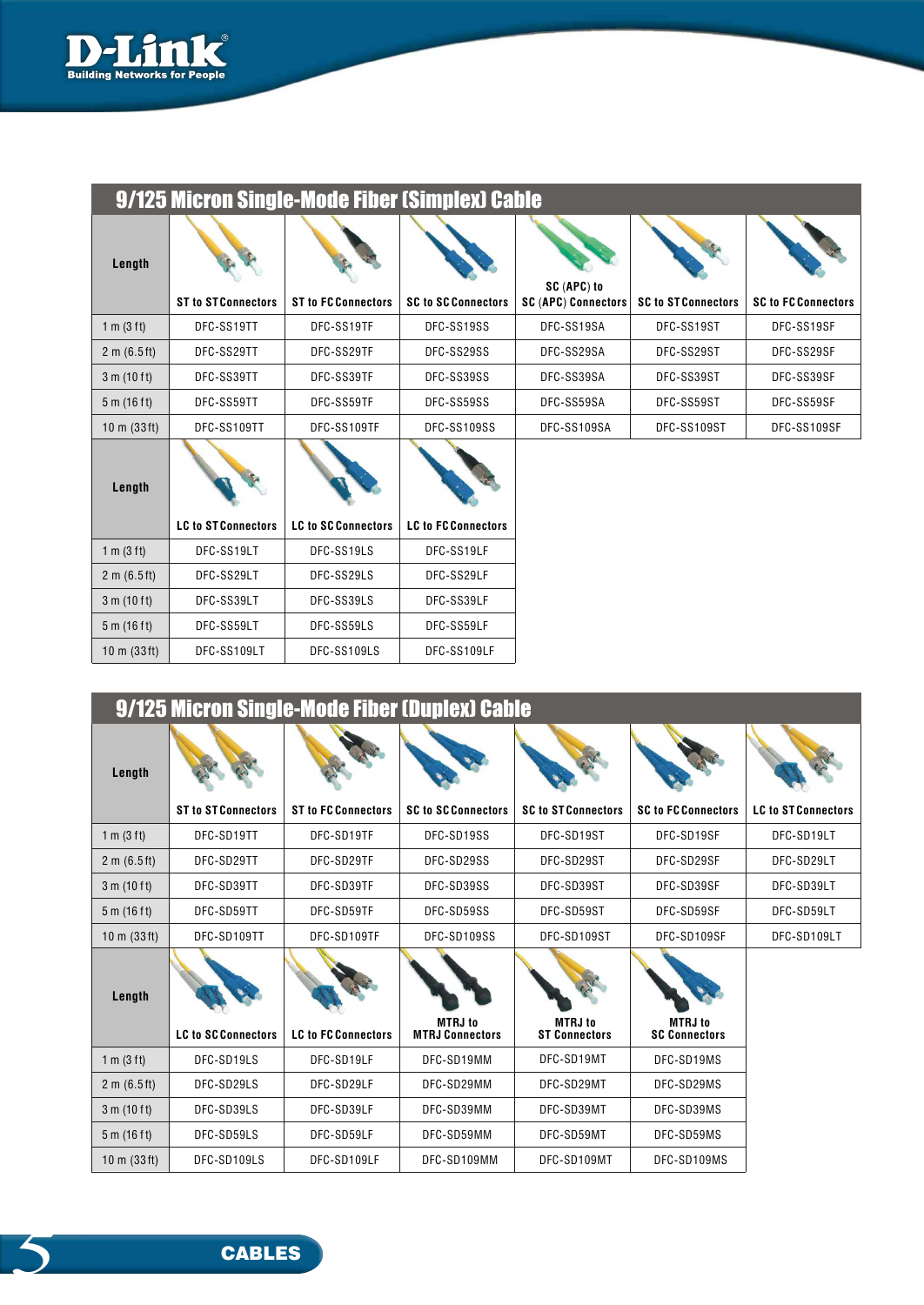

### KVM Cable

D-Link's Keyboard, Video, and Mouse (KVM) cables are compatible with D-Link DKVM series KVM switches and most KVM switches available on the market. Each end of the cable includes a keyboard and mouse connector (6-pin mini-DIN male) and a video connector (15-pin HDD male). The video cable is designed to ensure the highest quality of video over a KVM switch connection.

D-Link's KVM cables are all-in-one cables that minimize desktop clutter by combining each cable into one convenient package. Each cable end is color coded (PC99) to ensure proper installation. Also, each cable is specially shielded with a ferrite core to reduce electromagnetic (EMI) and radio frequency interference (RFI).

| <b>KVM Cable</b> |                        |  |  |  |
|------------------|------------------------|--|--|--|
| Length           |                        |  |  |  |
|                  | 3 in 1 KVM (Mini Type) |  |  |  |
| 1.8 m $(6 ft)$   | DKVM-CB                |  |  |  |
| 3 m (10 ft)      | DKVM-CB3               |  |  |  |

- 3-in-1 cables for minimal desktop clutter
- $\blacksquare$  Individually shielded coaxial $\sf VGA$  cable Ferrite cores for protection against signal
- Double shielding (aluminium foil/braid interference shield) for complete protection
- Flexible, durable thin PVC jacket provided

### USB Cable

D-Link's USB 2.0 cables are USB-IF certified to ensure that your USB devices will work and operate at the fastest speed possible. USB 2.0 extends the speed of the peripheral-to-PC connection up to 480Mbps\* 40 times faster than USB 1.1 when connected to another USB 2.0 device. The USB 2.0 cables can also be used to connect legacy USB 1.1 devices. The higher bandwidth supports applications such as digital image creation, where multiple high-speed peripherals run simultaneously.

*\* Maximum transfer rate based on USB 2.0 specifications. Actual data throughput will vary.*

| <b>USB 2.0 Cable</b>  |                                  |                           |  |  |  |  |
|-----------------------|----------------------------------|---------------------------|--|--|--|--|
| Length                |                                  |                           |  |  |  |  |
|                       | With A to B<br><b>Connectors</b> | <b>AM to AF Extension</b> |  |  |  |  |
|                       |                                  |                           |  |  |  |  |
| $1.8 \text{ m}$ (6ft) | DUB-C2AB                         | DUB-C2AE                  |  |  |  |  |
| 3 m (10 ft)           | DUB-C3AB                         | DUB-C3AE                  |  |  |  |  |

- Compliant with USB 2.0 standard
- USB IF certified
- High speed up to 480Mbps
- Gold plated in 30 micron
- 1-pair strand 28AWG
- Strand 24AWG 2C, 90 Ohm